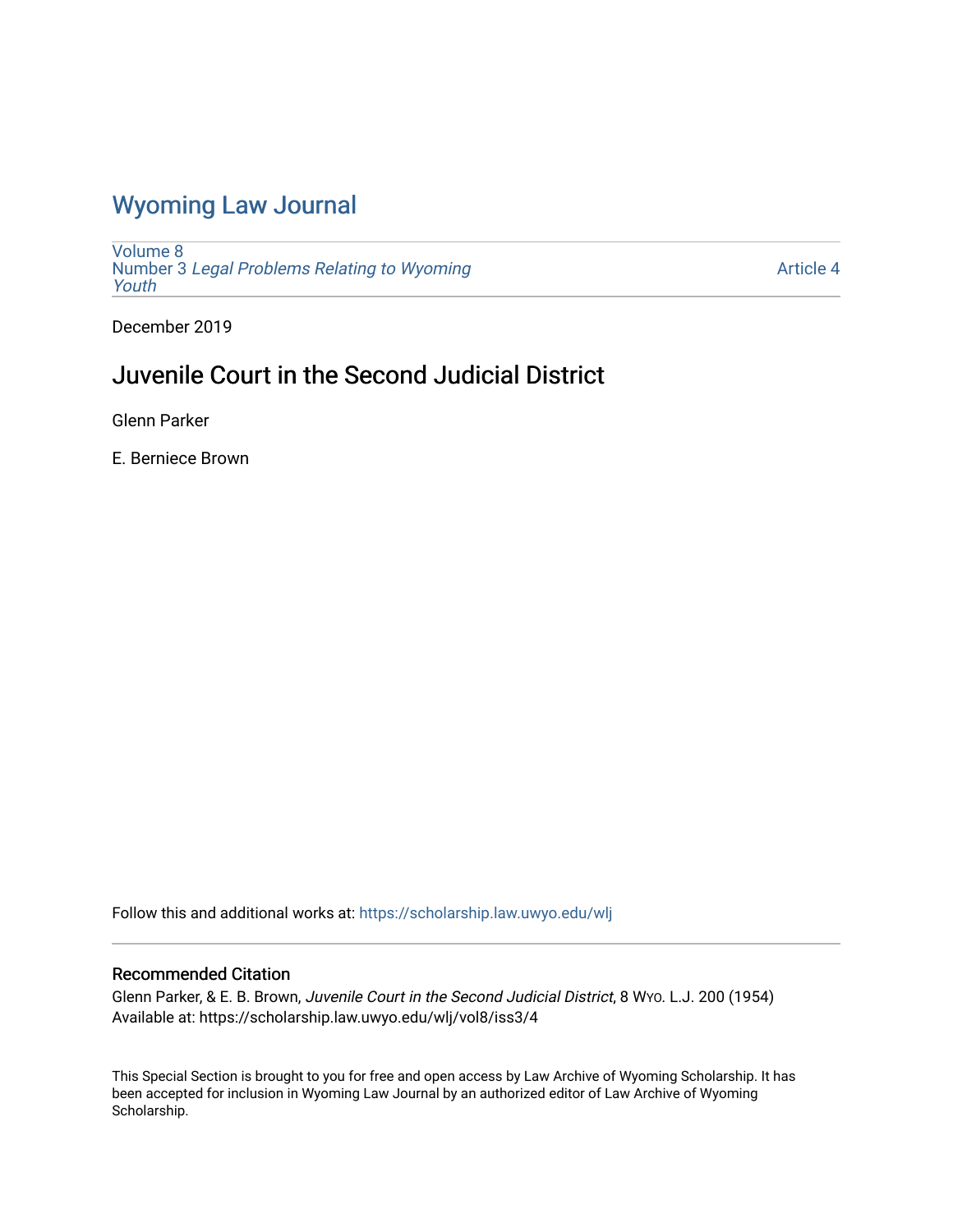## **JUVENILE COURT IN** THE SECOND JUDICIAL DISTRICT

Since the passage of the Juvenile Court Act in **1951,** every County and Prosecuting Attorney in the Second Judicial District has, with the exceptions later noted, proceeded in accordance with this act in the handling of cases of all persons in that age group. We think the results are very satisfactory, although we are aware of the difficulty in making fair comparisons in the methods employed to cope with problems arising in any vocation or profession.

Actually, the metamorphosis was not abrupt, since my predecessor, Judge Tidball, had for many years preferred that childrens' cases be presented under the statute providing for procedures "In the interest of the minor child" (now § **58-602,** WCS 1945). As a Prosecuting Attorney **I** had handled such cases under Judge Tidball's direction for some ten years and had seen him preside in a kindly, informal manner, liberally considering the possibilities of probation, parole, rehabilitation, supervision, placement in foster homes and dozens of related problems. In fact, **I** was, at first, a little surprised at the apparent urgency for the passage of the Juvenile Court Act, since **I** assumed that all children's problems in Wyoming were handled in a manner similar to that employed **by** us.

Nevertheless, we all agreed that it would be best to adopt the new procedures-at least until we could determine the relative advantages and disadvantages. Accordingly, we have used the Juvenile Court Act for all cases of difficulties with children under **18** years except where previous bad records and incarcerations showed the futility of attempted rehabilitation.

Our experience indicates that the Act provides several specific advantages:

- (a) Procedures are uniform.
- **(b)** There is a definite investigative period and a uniform method of investigation, i.e., social background, physical condition and mental ability.
- (c) The county Department of Public Welfare work with the child is prescribed and routine, and, therefore, neither reluctantly provided nor subject to criticism, as is often the case when it is voluntary.
- **(d)** The records of the Clerk of Court are segregated and cases are not confused with criminal matters.

We like and endorse the plan, even though we are fully cognizant of the fact that like "the proof of the pudding **. . ."** adage, the *proof of any plan is in the administration.* We realize that an unsypmpathetic Judge or a disinterested County Attorney could vitiate the new law, while an understanding Court and an altruistic County Attorney might well secure